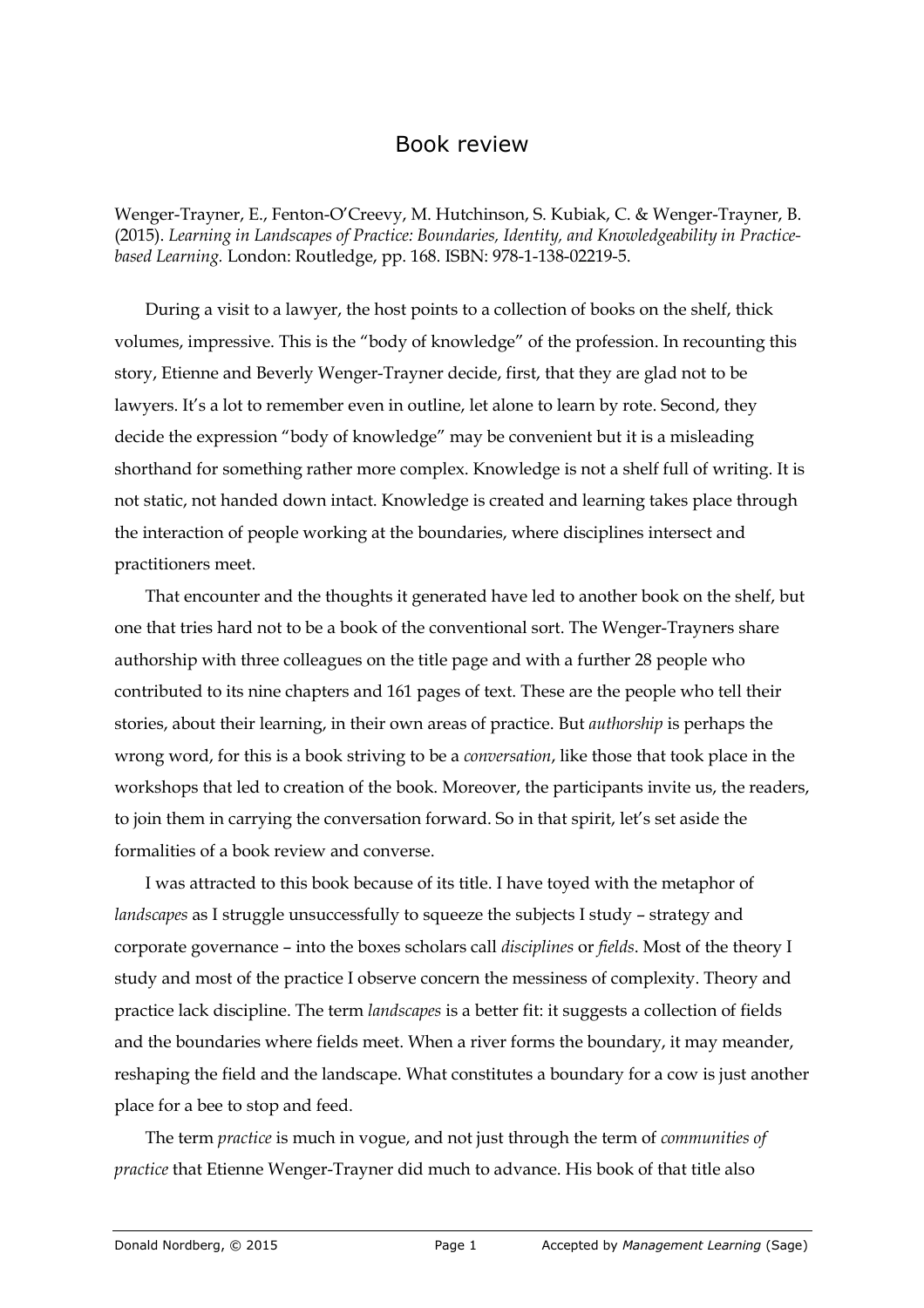introduced the term "landscape of practice", which is "defined by practice, not by institutional affiliation; … the landscape so defined is a weaving of both boundaries and peripheries" (Wenger, 1998, p. 118). An interesting stream of sociology (drawing on Bourdieu, 1990) looks epistemologically at the idea of practice; the strategy-as-practice literature looks practically first before philosophizing (Vaara & Whittington, 2012; Whittington, 1996).

The Wenger-Trayners attempt in the first and final chapters of the book to build a theory around the practice that makes up the core of the book, as practitioners, in fields ranging from healthcare to public relations, grope for ways to express how working at the boundaries of their fields led to learning. Readers of Management Learning may find Sheila Cameron's story, recounted on pages 70-73, particularly poignant. She recalls her intellectual resistance as she is forced to swing from teaching on a freewheeling and academically focused MBA degree to working on a highly prescriptive leadership development programme, where the latter, she feels, lacks authenticity. She follows instructions, yes, but without commitment. The chapter's analysis of her narrative calls that unaligned engagement, where the practice exists without the opportunity to negotiate its meaning. Hers is strategic compliance, a coping mechanism in the face of identity conflict. But then she makes a connection across the boundary by seeing how the practice-based leadership leads to better managers, the same sort of outcome she strived in her academic work to achieve. Her practice moves not just to the boundary of her field, but across to another and then back again.

Through its various narratives from various fields, the book considers, first, how the practitioners feel such identity conflict from their "multimemberships" of adjacent communities of practice, and then how they cope with it. It then examines the role of "brokers" who negotiate across boundaries, and of "system convenors" who orchestrate practice at boundaries.

The theory that emerges from the conversation seems only partially formed, however. For example, there are echoes throughout this book but little explicit acknowledgement of institutional logics and entrepreneurship, or of the identity work that happens in the contest between institutions (Creed, Dejordy, & Lok, 2010; DiMaggio, 1988; Thornton & Ocasio, 2008). The concept of field is largely subsumed in communities, which – as metaphor – sits less comfortably with talk of boundaries. Use of knowledgeability, including in the book's subtitle, to signify the embodiment of knowledge in a person, begs more questions than it answers: The ability to create or just acquire knowledge seems a rather different thing from